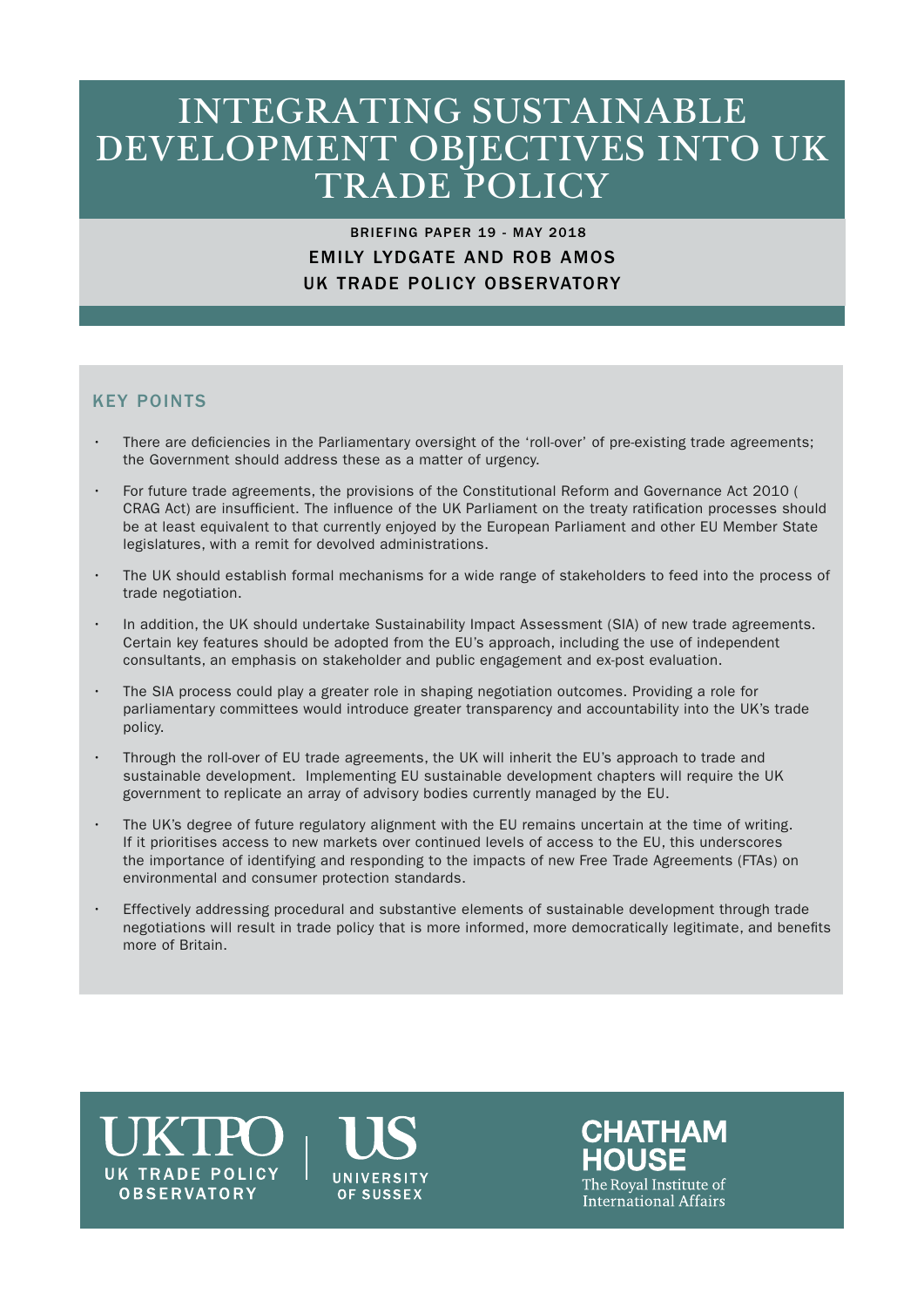We conclude that the UK's ability to take leadership in this area will hinge around its ability to develop a robust framework to ensure that the negotiation process is transparent and democratically accountable, and that the impact of new trade agreements – including on the environment and vulnerable populations – is assessed and addressed. Doing so will allow the UK to negotiate based upon a more solidly grounded position regarding impacts on a range of stakeholders, such that its trade agreements benefit more of the UK, and are less likely to be undermined by public protest. UK trade agreements will be both an influential component of UK foreign policy, and also a significant determinant of its domestic economy and regulation. The UK has outlined its ambition for 'Green Brexit', in its twentyfive year environmental plan (HM Government, 2018), acted as a global leader on climate change mitigation through its Climate Change Act 2008, Clean Growth Strategy and Fifth Carbon Budget, and committed to the UN Sustainable Development Goals (2015). Its trade strategy should harmonise with its policy ambitions in other areas as well. For these reasons we believe that the set of issues we address here are not auxiliary concerns but rather integral to UK trade policy.

## PROCEDURAL DIMENSIONS: 'TRANSPARENT AND INCLUSIVE TRADE'

The UK has committed to 'transparent and inclusive' trade, stating that '*Parliament, the devolved administrations, the devolved legislatures, local government, business, trade unions, civil society, and the public from every part of the UK must have the opportunity to engage with and contribute to our trade policy'* (HM Government, 2017). There are significant gaps in identifying, and formalising, the role that these actors will play in UK trade policy. To undertake transparent and inclusive trade policy, the UK Government will actively need to reform the approach to Parliamentary involvement and stakeholder consultation; it will need to fill gaps in some cases and go beyond its current proposals in others.

#### A) Existing trade agreements

The Government has declared its intention to establish UK trade agreements that are based as closely as possible on those that partners have signed with the EU (UK Parliament, 2017, para. 38). This has been described informally as 'rolling over', and the process is governed by the proposed Trade Bill, which is currently being debated. The Trade Bill grants the UK Government the ability to implement the non-tariff aspects of rolled-over trade agreements (Trade Bill,

#### B) Future trade agreements

#### *Parliamentary scrutiny*

The Trade Bill does not say anything about negotiating future trade agreements, and it remains unclear what role the Parliament and the devolved nations will have in their negotiation and ratification. This is concerning, as the default legislation applying to UK trade negotiations is the 2010 Constitutional Reform and Governance Act (CRAG Act). While it provides that the Commons can block treaty ratification indefinitely, Parliament's powers are limited: it does not have to vote on, or even debate, ratification of treaties. (CRAG Act, Chapter 2, Part 2) The CRAG Act provides Parliament a more limited influence than, for example, the European Parliament, which has to provide or decline assent to the final trade agreement, must be kept informed during the negotiation process and can state its positions and make recommendations at any time (European Parliament, 2015). Trade agreements that include provisions on portfolio investment and Investor State Dispute Settlement also must be ratified by individual EU Member States' Parliaments (Court of Justice of the European Union, 2017).

The reinforcement of parliamentary sovereignty is often cited as one of the main benefits of Brexit. For this reason, the UK Parliament's oversight of, and influence on, UK trade policy should at least be commensurate to that enjoyed by parliaments under EU law. Nor does the EU Parliament have an unusually large degree of influence on trade negotiations in an international context; in the US, for example, the Congress has greater authority over whether trade negotiations can be authorised, and also must vote on whether to accept the final agreement.

UK trade agreements will impact upon many areas of the UK economy in which Parliament has legislative powers, such as energy, public services, agriculture and finance. Parliament should have an enhanced role in trade negotiation, including a specific remit for devolved administrations, enabling influence in setting the mandate for negotiations and reviewing their progress, as well as voting on whether to ratify the final Agreement.

#### *Public information and consultation mechanisms in trade negotiations*

Here we consider potential approaches to  $(1)$ integrating sustainable development objectives into the negotiating process; and (2) reflecting these objectives through UK trade strategy. The intent is not to provide a comprehensive set of policy recommendations (though we do offer some), but rather to identify gaps which we believe require more discussion. These gaps are inextricable from the larger, and largely unresolved, question of how the UK will undertake the governance of its trade agreements. As the UK has not managed its external trade independently for many years, there are no existing procedures for scoping, negotiating and ratifying trade agreements. The UK government has indicated that more information is forthcoming (Fox, 2018) but the proposed Trade Bill provides no guidance vis-avis future trade agreements, and sets a concerning precedent by not providing for Parliamentary oversight of the 'roll-over' of existing EU trade agreements.

> As the UK government determines which new trade agreements will be beneficial for the UK, it is essential that it strengthens and clarifies its negotiating strategy by soliciting information from both businesses and civil society regarding their offensive and defensive interests in the agreement. UK industry already consults domestically on its priorities for EU trade

#### Clause 2(1)).

While the term 'roll-over' suggests automaticity, as Gasoriek and Holmes have argued, this is not the case. Among other issues, partner countries can require that EU agreements be reopened for negotiation with an independent UK (Gasoriek and Holmes, 2017). The powers granted to the UK government under the Trade Bill, controversially, are broadly conceived: they apply even if trade agreements change from those agreed under the EU. The Trade Bill grants the government what are known as 'Henry VIII powers' to enable changes to primary legislation retained under EU law without normal parliamentary scrutiny. Hestermeyer concludes that this could impact upon EU labour and environmental laws inter alia and that the resulting agreements should be subject to detailed parliamentary scrutiny, including a final vote on whether to accept or reject them (Hestermeyer, 2018, at 10, 22).

We recognise that, from a pragmatic perspective, Parliament may find such a task overwhelming given the number of trade agreements at stake and the competition from other Brexit-related legislation. Even barring a full parliamentary vote, however, the Government must provide for some scrutiny and oversight of its approach to the trade agreements which will, at least initially, constitute its external trade regime, and which may be subject to substantial modifications from their current forms. One approach would be to utilise Parliamentary Select Committees to perform this function.

As has been noted by the International Trade Parliamentary Select Committee (ITC), there has been to date little transparency regarding the rollover process, such that the strategy, timeline and process by which the UK Government is negotiating with EU trade partners remains unclear. The ITC has made the sensible suggestion that the Government produce a 'risk register' detailing which Agreements take priority and outlining contingency plans in case a partner country change its mind about simply replicating an agreement (ITC report, p. 15).

Another consideration is that the implementation of these agreements, notably their chapters on sustainable development, environmental and labour standards, will not be seamless; it will require the UK Government to establish advisory bodies and develop other governance mechanisms. This challenge is not unique to trade; it is relevant across the entire spectrum of issues that are currently subject to EU regulation. We discuss this in more detail below.

#### INTRODUCTION

Leaving the EU Customs Union will necessitate the UK having an independent trade policy.<sup>1</sup> As part of the process of governing its external trade, the UK must consider how it will integrate its sustainable development objectives into this policy. In this briefing paper, we conceive such objectives broadly, including transparency, political participation and access and consultation, as well as obligations within FTAs to uphold labour standards and environmental protections. Among developed countries, in particular, commitments in all these areas have increasingly expanded and strengthened (see, eg, Berger, et al., 2017). In the EU's case, for example, the past decade has seen a greater role for the European Parliament in trade negotiations, a major initiative to increase transparency and the promotion of sustainable development from listed objective to the subject of dedicated chapters. This promotion has arisen in concert with ambitions to address a wider range of issues, including regulatory standards and approval processes, intellectual property and Investor State Dispute Settlement, through Free Trade Agreements (FTAs). It also responds to public protest, and concerns about the potential competitive advantage that the EU's FTA partners gain through low labour and environmental standards.

<sup>1,</sup> Even if it maintains a customs union with the EU, the UK will need to pursue agreements with the same trade partners in parallel, so many of the issues outlined in this Briefing still pertain. At the time of writing, the UK Government does not intend to negotiate a customs union with the EU after leaving, though it is possible that a cross-party rebellion on the Trade and Customs Bills will lead to a change in its position.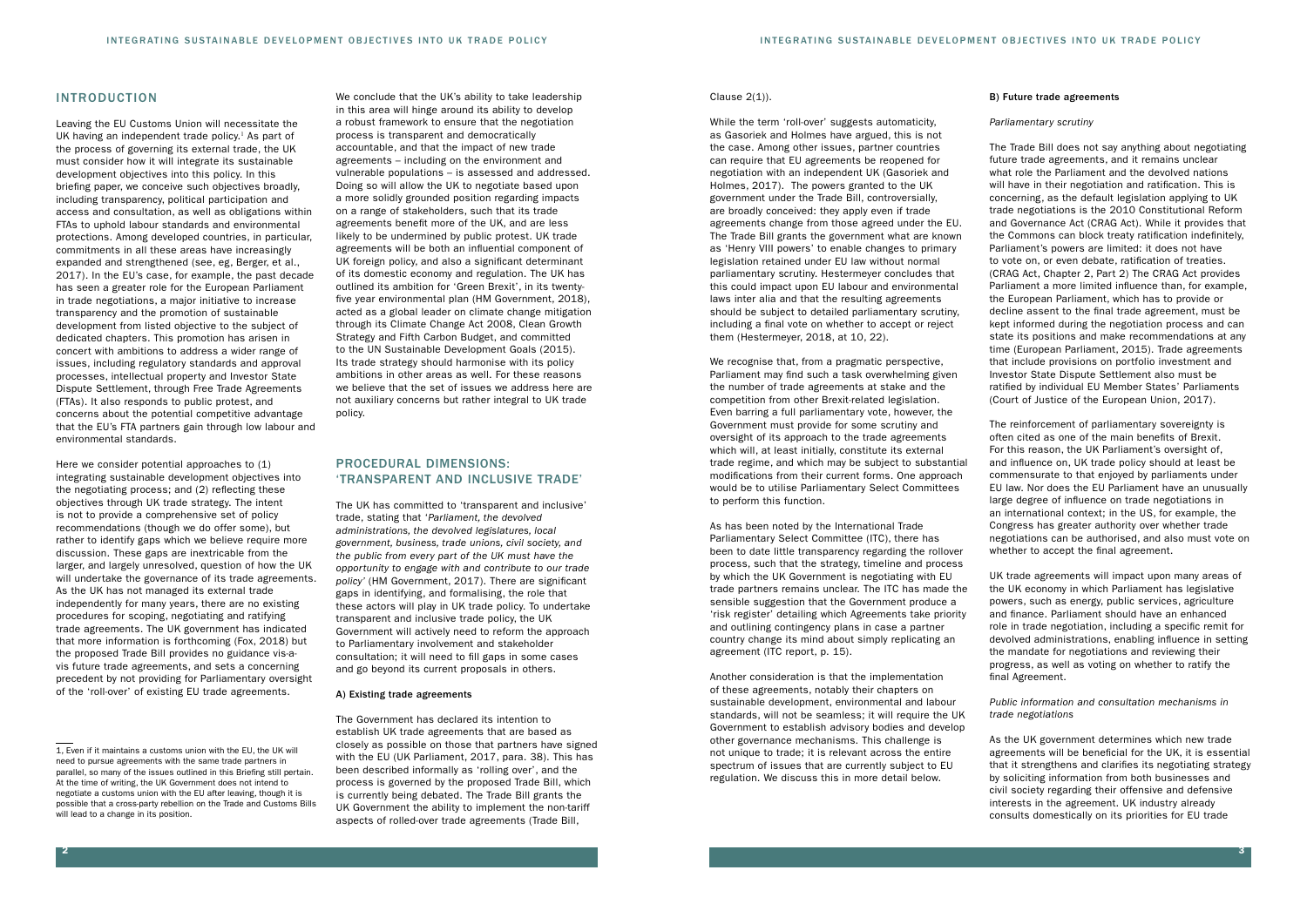SIAs have been found to have only a limited impact on trade negotiations (Kirkpatrick, 2006). The following proposals form the basis of a new UK scheme for SIA that best serves the UK's trade policy, taking into account the weaknesses that have been identified in the EU's framework.

#### *i) Process*

As the main proponent of the trade agreement, the Government would have an obvious conflict of interest in the SIA's findings being positive. As in the EU, UK SIA should, therefore, be conducted by independent consultants chosen through a competitive process. Due to the relatively small number of companies that are active in this area, and their desire to attract future contracts, questions can be raised over whether the consultants will be completely independent. Nevertheless, the use of an external party should still be considered preferable to the Government assessing an FTA's potential impacts. Consideration could be given to there being an oversight role for either the ITC or another independent body. This would not completely address the concerns raised here, but it would add an additional level of scrutiny to the selection process.

Like the EU, the UK should develop an overarching framework for SIA, setting out its core principles and certain basic requirements, but consultants should be required to develop bespoke methodologies and consultation plans that best suit the agreement being negotiated. This would ensure that SIAs both meet the needs of the UK's negotiators and are directly relevant to the agreement in question. It would not be necessary for every SIA to cover every issue. If an FTA is solely concerned with improving access to financial services, for example, there would be no need to assess its impacts on fisheries.

Equally, UK SIA should also consider a broad range of environmental, social, economic and human rights impacts, but these should reflect the UK's own national and international development priorities. There are certain factors not considered in the EU that the UK may wish to include, for example, whether a trade agreement could lead to regulatory reform in the UK and the impacts the agreement may have on different regions within the UK. How different issues are categorised should be consistent across all SIAs to facilitate comparisons of different trade agreements.

It is essential that mechanisms are put in place to enable dialogue between stakeholders and consultants, and consultants and the negotiators, and the wider public should also be given opportunities to feed into the process. A dedicated SIA website,

agreements (Henig, 2018, p 3). However, a recent report from the London School of Economics (LSE) and the British Chamber of Commerce concludes that the UK's current approach to stakeholder engagement is insufficient to guarantee that the government will have access to the scope and quality of information it will need to inform a trade negotiation. The report notes that stakeholder engagement has been ad hoc, nontransparent and focused on large businesses (LSE and BCC, 2018).

As it takes control of its trade policy, the UK must adopt a more formal and transparent approach to stakeholder engagement by establishing direct channels of influence into the negotiation process. In line with the LSE/BCC recommendation, as well as recent EU practice (European Commission, 2017), the UK should establish minimum standards of engagement for trade agreements, as well as formal bodies to facilitate this engagement. For example, an Advisory Group comprised of a wide variety of stakeholders, including civil society and small and medium enterprises, could feed in recommendations to the UK negotiating teams. The UK government must also address the need for public information, committing to making its negotiating objectives clear/ explicit, publishing draft negotiating chapters and providing readable, accessible explanatory documents in a timely manner.

#### *Sustainability Impact Assessment (SIA)*

The UK should pursue an evidence-based approach to trade policy in which the impacts of trade agreements are identified and addressed. It is in the UK's interests to develop its own SIA framework for future trade agreements. Trade liberalisation often requires trade-offs between different sectors of the domestic economy. SIA is a mechanism that not only seeks to minimise the negative impacts of FTAs, but also to maximise their benefits. In short, a robust SIA framework will lead to better trade agreements.

EU SIA is conducted by independent consultants, which are selected through a competitive process. The Commission provides an overarching framework with which all SIAs must comply (EU Commission, 2016), but consultants are expected to devise a bespoke methodology relevant to the specific issues that will be negotiated. Consultants must also produce a consultation plan, which, inter alia, identifies key stakeholders that must be formally consulted, sets out the consultation methodologies and explains how other interested parties and the broader public can feed into the SIA.

Whilst a useful foundation for the UK, EU SIAs have been criticised. There are flaws in the SIA process and

on which all relevant information is made publicly available, would be an efficient way in which to facilitate this. There is extensive research highlighting the benefits of stakeholder participation in decisionmaking processes. It can provide decision-makers with information that might otherwise be unavailable and can help to build public support for decisions (for example, see Steele, 2001).

#### ii) Accountability

Parliament should, therefore, be involved in the SIA process so that it can hold the negotiators, i.e. the Government, to account as it develops and exercises the UK's new trade policy. Trade negotiations will often involve potentially controversial trade-offs between equally legitimate policy goals and the Government must be made to publicly account for these.

Parliamentary committees should be established to oversee the SIA process. Consultants should be required to go before the committee at key points in the process, equivalent to the three stages in the EU SIA process, to explain their methodologies and findings. Equally, negotiators should go before the committee to outline how the SIA's findings are being used in the negotiations. At the end of the negotiations, the Government should publish a position paper similar to that prepared by the Commission. Again, a minister should be required to go before a committee to explain how the results of

#### Figure 1: The three main stages of the EU's SIA process

the SIA and stakeholder feedback have been taken into account. This will enhance the influence that SIA has on the trade negotiations as the Government would have to defend decisions they make before Parliament.

Given that the UK intends to agree a large number of trade agreements in a short period of time, consideration should be given to establishing different committees to oversee individual SIAs. In the future, when the political and economic imperative for rapidly adopting large numbers of trade agreements in a short period of time is reduced, this work could be taken on by the ITC.

These measures should be separate from Parliament's role in ratifying any new trade agreement. The proposals here are intended to enhance transparency and accountability within the SIA process by requiring the Government to show how it has responded to specific concerns that may become lost in wider parliamentary consideration of the merits of the final trade agreement.

Finally, the role of the judiciary in the SIA process should be clearly defined. If rights of participation are being created, either for formal stakeholders, the wider public or both, there must be an effective means of recourse if these rights are violated. Due to the issues relating to standing, time and costs (Bell and McGillivray et al, 2017, 331-349), establishing a

• A baseline scenario is developed to enable comparisons with the predicted impacts of the

• An initial screening and scoping exercise is conducted to identify the trade measures being negotiated that are likely to have particular impacts and the sectors that will require detailed

• An inception report is produced that sets out the proposed SIA methodology and consultation

• Consultants conduct various environmental, economic, social and human rights analyses of the proposed trade agreement, based on the information provided by the Commission and the



detailed analysis. The specific targets of this analysis may change as the agreement evolves and

• An interim report is produced based on the results of the analysis and stakeholder feedback.

• This is essentially a summary document in which results, methodologies and feedback are set out clearly and concisely, with information about how each has been used in the SIA. • The final report must contain recommendations to enhance mitigate potential impacts, with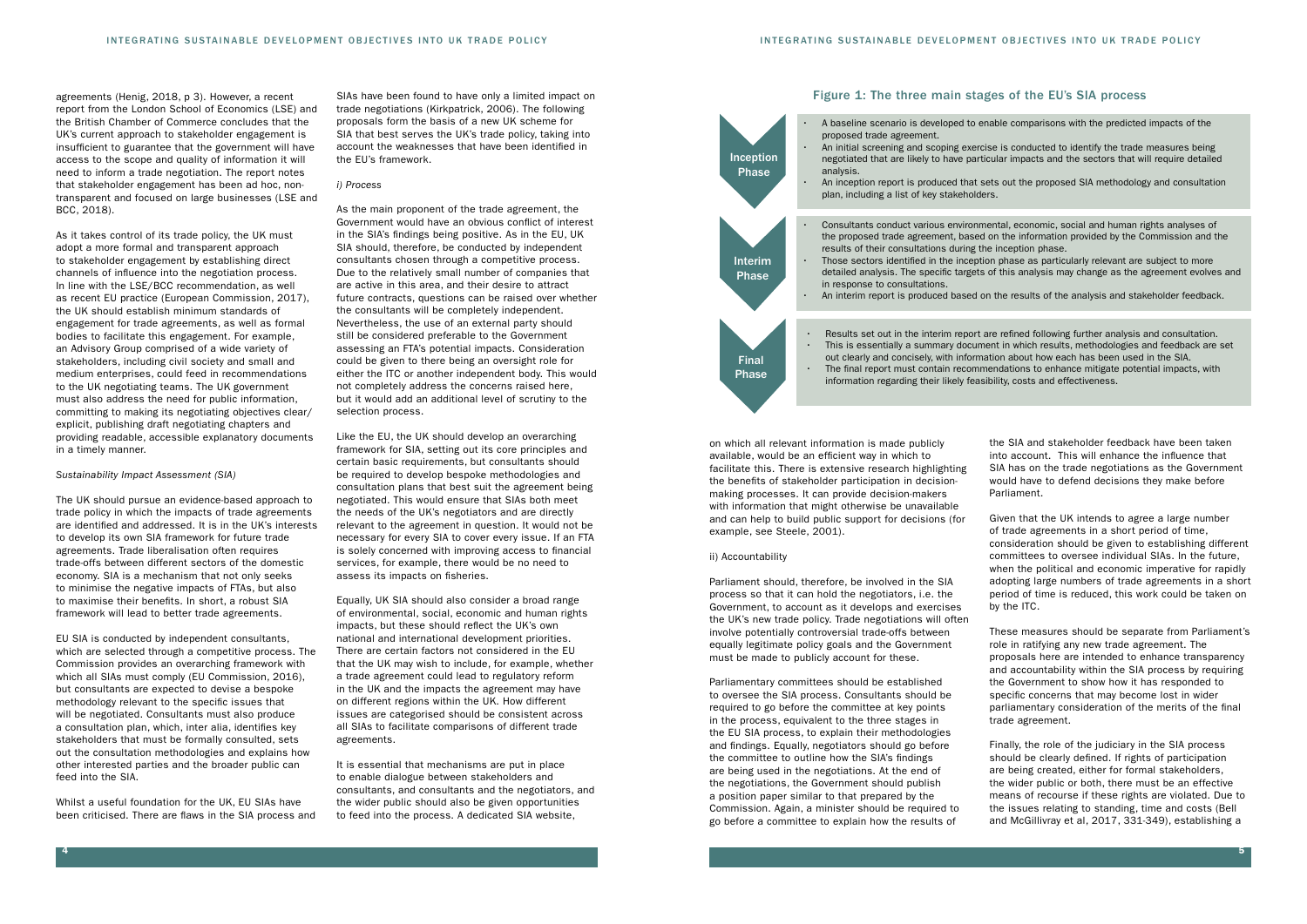absence of EU Membership. In particular, 'deep' trade agreements might provide for increased alignment in the regulatory process, the content of regulations and standards and/or the process of verification of regulatory compliance. Of most immediate relevance is the prospect of a UK-US trade deal, for which President Trump and Prime Minister May have agreed to lay the groundwork (BBC, 2018). The US has long complained of the EU's approach to food safety, which has led to bans on a number of US exports, including some food additives, meat treated with hormones and beta antagonists, meat washed with pathogen reduction treatments (for example, 'chlorinated chicken') and tallow. The US has also expressed concern about the EU's increasingly cautious approach to endocrine-disrupting pesticides and slow approval process for genetically modified organisms (US Trade Representative, 2017, pp 147-156).

These regulatory barriers stem from the EU's application of the precautionary principle, which provides a lower threshold than the US for banning or limiting new products on the basis that they are likely to be hazardous, even when scientific data do not allow for full risk assessment (European Commission, 2000). The US complaints referenced above make clear that it would exert pressure on the UK to remove product bans and adopt risk assessment that conforms more closely with the US approach. To some extent, the UK will have to choose whether to maintain

#### **CONCLUSION**

through the dispute settlement mechanism, if a Party complains that they have been violated, a Panel is provided in order to find a 'mutually satisfactory plan' (CETA, Articles 23.10.12 and 24.15.11). Other trade agreements, such as EU-South Korea, take a similar approach

harmonised standards with the EU or re-negotiate these with US (or other third country) markets in mind. This, in turn, will help determine whether the UK maintains the status quo with respect to its productrelated environmental and consumer protection standards or adopts an approach that the EU would consider constitutes a lower level of protection.4

#### B) Regulatory harmonization and 'deep' trade agreements<sup>2</sup>

This decision may well be binary. The approach by which the UK will maintain regulatory alignment with the EU is a key remaining area of disagreement. The EU has ruled out regulatory alignment on a sectoral basis that would allow for future divergence (see Institute for Government, 2018). If it maintains this position, as Magntorn and Winters (2018) have argued, the implication for the UK is that it must either adopt a trade agreement close to Norway's, with Single Market membership and near full regulatory alignment, or close to Canada's, which has little regulatory harmonisation at all.

4 These differences can be made explicit even in trade agreements that do not succeed in harmonizing the specific sectoral regulations in question. CETA lists the precautionary principle as an accepted justification for regulation to protect workers or the environment (Articles 23.3.3, 24.8.2). In contrast, the Trans-Pacific Partnership regulatory coherence chapter, which the US effectively developed before withdrawing from the Agreement affirms that partners should base regulation on scientific information (TPP Article 25.5 (2)d).

To implement these chapters, the UK must replicate these bodies and functions. The UK may wish to take a different approach to trade agreements that does not provide such a strong emphasis on human rights or that provides more enforceability for labour and environmental obligations (Harrison et al., 2017). However, if it seeks to roll-over existing agreements, it will de facto adopt EU external policy priorities embodied in these trade agreements, which it must imminently make operational.

The majority of UK environmental regulation derives from EU law. The UK will leave the EU with a high degree of harmonisation, having transposed the EU acquis into domestic law. $3$  Arguably the most important issue regarding the UK's future trade and sustainable development strategy is the extent to which it will maintain this regulatory alignment. The UK government has repeatedly reassured the public, as well as EU negotiating partners, that it will uphold as high levels of environmental and worker protection as those found in the EU. Prime Minister May further elaborated in March 2018 that 'The UK will need to make a strong commitment that its regulatory standards will remain as high as the EU's. That commitment, in practice, will mean that UK and EU regulatory standards will remain substantially similar in the future.' (HM Government, 2018b)

Leaving the Customs Union will give the UK freedom to conclude FTAs independent of the EU. Trade agreements provide a motive for regulatory reforms in order to pursue more 'frictionless trade' in the

> With respect to the substantive commitments made through FTAs, liberalising UK trade should not lead to the weakening of UK objectives in other areas, such as environmental and consumer protection and high labour standards. The Government has committed to upholding its current levels of standards and protections through the Brexit process (HM Government, 2018b). Integrating this objective into its future trade agreements will simply ensure that it is able to uphold and operationalize this commitment.

#### **BIBLIOGRAPHY**

3, Parallel to the rollover of EU trade agreements, the transposing of EU environmental law and regulation will not provide an automatic transition. EU agencies, the Court of Justice of the European Union and the European Commission all play a key role in the development, review and enforcement of environmental standards and regulations. Key to the UK's maintenance of high levels of domestic environmental protection will be its ability to provide similarly robust domestic enforcement mechanisms and replicate the scientific and technical expertise embodied in EU agencies. See, for example, Client Earth (2017).

specific statutory right of appeal or other expeditious procedure would be preferable to relying on judicial review.

## SUBSTANTIVE APPROACHES: SAFEGUARDING SUSTAINABLE DEVELOPMENT THROUGH TRADE AGREEMENTS

#### A) Approaches to sustainable trade through trade agreements

The UK should develop independent objectives for integrating sustainable development into its trade agreements. However, through the roll-over of EU trade agreements, it will de facto inherit the EU approach. Whilst this approach differs from agreement to agreement, it contains cross-cutting and distinct features. Most notably, EU FTAs are normally made conditional on trade partners upholding human rights and democratic principles. In contrast, commitments to uphold labour and environmental standards are often characterized as 'soft' or 'cooperative' – countries have no recourse to formal dispute settlement mechanisms, and they function through the FTA's establishment of monitoring bodies (see Bartels, 2013).

This has significant implications for the UK. First, UK external trade will enshrine human rights as a pre-eminent FTA objective, with scope for the UK to unilaterally withdraw benefits of the Agreement on the basis of violations of human rights or democratic process. Second, in the actual implementation of rolled-over agreements, the environmental and labour standards chapters will entail specific practical challenges. In this respect, the roll-over of EU trade agreements is not 'automatic'. For example, the CETA Comprehensive Trade and Economic Agreement between Canada and the EU (CETA) establishes a Committee on Trade and Sustainable Development (CTSD) of high-level officials from both countries who monitor the implementation of CETA provisions on labour and environmental protection, including through holding public sessions. A Civil Society Forum promotes dialogue on the sustainable development elements of CETA and receives reports from the CTSD. CETA also establishes Domestic Advisory Groups (DAGs) of NGO, academic, business and trade union representatives. The European Economic and Social Committee provides a Secretariat for DAGs that the EU has established for this and other trade agreements (CETA, Articles 22.4.3, 23.8.3, 24.13.3; see also European Parliament, 2017). Finally, while sustainable development chapters are not enforceable

In this Briefing Paper, we argue that the UK should approach sustainable development objectives as integral to its trade policy, through procedural and substantive dimensions. With respect to the former, the Government has identified the involvement of certain actors as important to 'transparent and inclusive trade', notably Parliament, devolved regions, businesses and civil society (HM Government, 2017), but there are a number of gaps in formalising their involvement. Redressing these will lead to better-informed and indeed more successful trade policy. A recent analysis by Henig underscores this point. He identifies elements that enable successful FTA negotiations; these include ensuring that agreements take account of a wide array of different interests, and provide for transparency and consultation (Henig, 2018, pp 10-12). The Government should not be complacent about public support for FTAs, and ensure, to the extent possible, that governance of its external trade does not deepen domestic divides.

The full bibliography is available online: [https://blogs.sussex.ac.uk/uktpo/publications/integrating-sustainable](https://blogs.sussex.ac.uk/uktpo/publications/integrating-sustainable-development-objectives-into-uk-trade-policy/ )[development-objectives-into-uk-trade-policy/](https://blogs.sussex.ac.uk/uktpo/publications/integrating-sustainable-development-objectives-into-uk-trade-policy/ ) 

<sup>2,</sup> Here we focus solely on the regulation on human, animal and plant life and health, or Sanitary and Phytosanitary measures; there are many additional areas of EU regulation we do not consider. For a useful discussion of UK labour standards and its future trade agreements see Harrison et al., 2017.